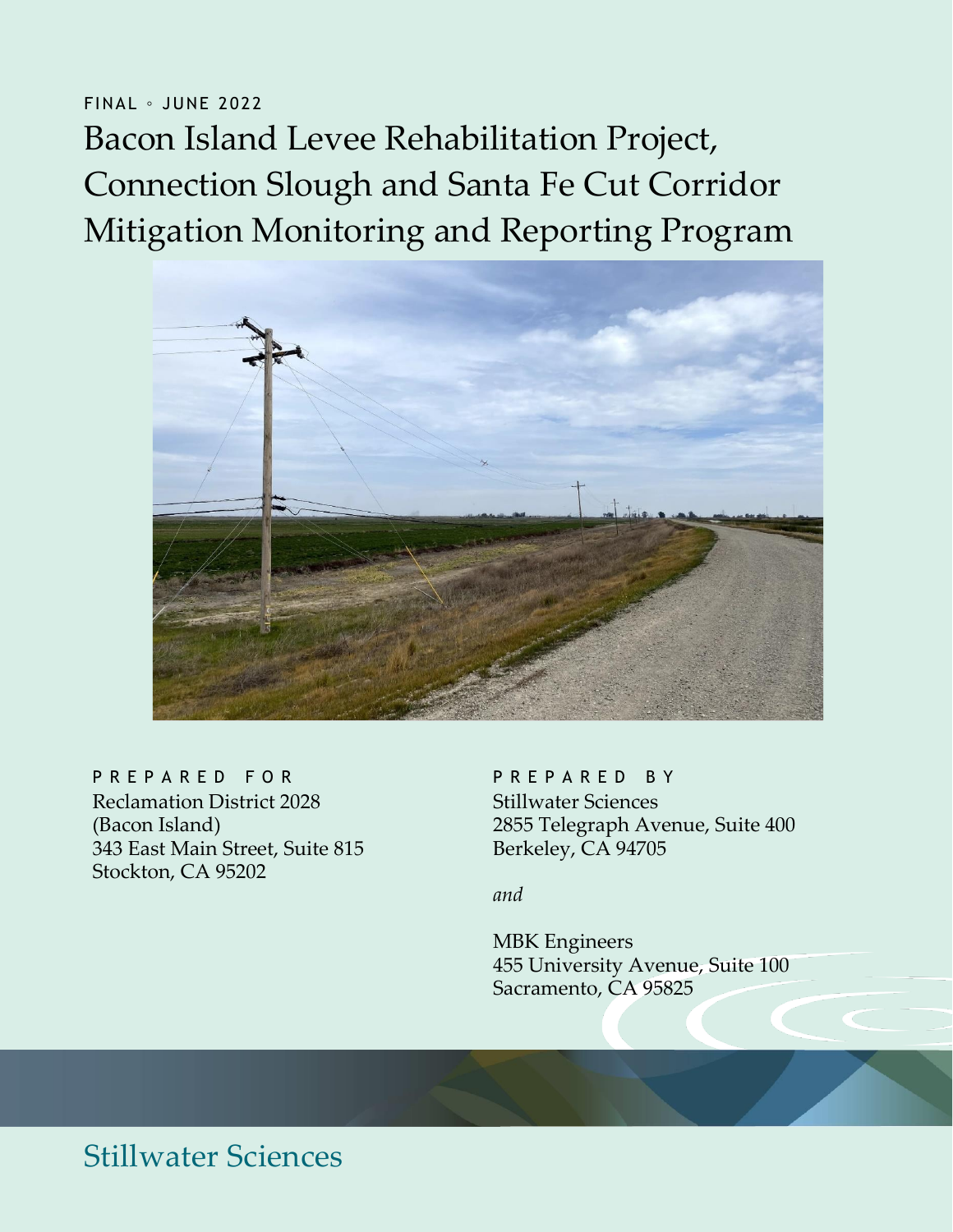Suggested citation:

Reclamation District No. 2028. 2022. Bacon Island Levee Rehabilitation Project, Connection Slough and Santa Fe Cut Corridor Mitigation Monitoring and Reporting Program. Prepared by Stillwater Sciences, Berkeley, California for Reclamation District 2028 (Bacon Island), Stockton, California.

Cover photo: View of Bacon Island's southwestern levee corner and surrounding interior lands.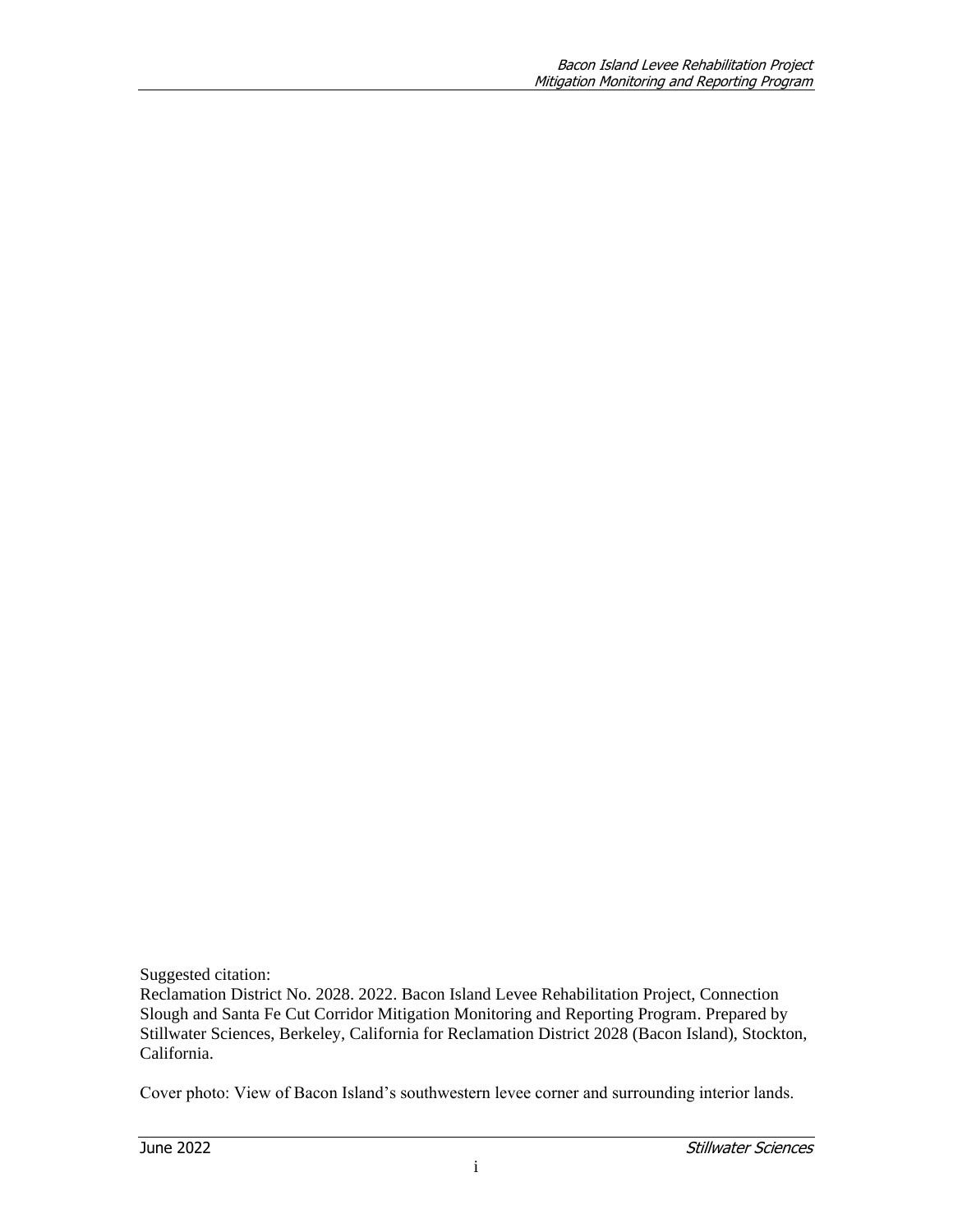### **1 INTRODUCTION**

Bacon Island is owned by the Metropolitan Water District of Southern California, and its levees are maintained by Reclamation District No. 2028 (District). The District was formed in March 1918 to maintain the District's levee system that protects approximately 5,625 acres of agricultural land, habitat, local infrastructure, and on-island assets. The District encompasses the entire aerial extent of Bacon Island. The District plans to rehabilitate the north and south sides of Bacon Island's levee system (Connection Slough and Santa Fe Cut), approximately 3.5 miles in length total, to sustainably achieve the minimum requirements of the Bulletin 192-82 standard.

In accordance with the California Environmental Quality Act (CEQA), Reclamation District No. 2028 (RD 2028, District) prepared an Initial Study/Mitigated Negative Declaration (IS/MND) that identifies potentially significant effects related to rehabilitating part of Bacon Island's levee system (Project) (RD 2028 2022). RD 2028 is the CEQA lead agency. California Department of Water Resources (DWR), The Metropolitan Water District of Southern California, and California Department of Fish and Wildlife (CDFW) are CEQA responsible agencies. The IS/MND identifies mitigation measures that would reduce or eliminate potentially significant effects.

#### **2 PURPOSE**

In accordance with CEQA (California Public Resources Code Section 21081.6, and Section 15074[d] of the CEQA Guidelines), this Mitigation Monitoring and Reporting Program (MMRP) is designed to ensure compliance with the mitigation measures outlined in the Project's IS/MND. The results of the environmental analyses, including identified mitigation measures, are documented in the Final IS/MND (RD 2028 2022). This MMRP identifies the mitigation measures included in the Project to avoid or minimize potentially significant environmental impacts and includes the monitoring and/or reporting provisions that will be required to ensure proper implementation of these measures.

Table 1 provides a matrix listing the following components of this MMRP:

**Measure:** The conservation and mitigation measures taken verbatim from the Project's IS/MND (RD 2028 2022).

**Responsible Entity:** Identifies the entity responsible for implementing each measure.

**Monitoring/Enforcement Entity:** Identifies the agency, consultant, or other entity responsible for overseeing that mitigation occurs.

**Measure Timing:** Identifies a general schedule for implementing each measure.

**Action:** Describes the type of action taken to verify implementation of the measure.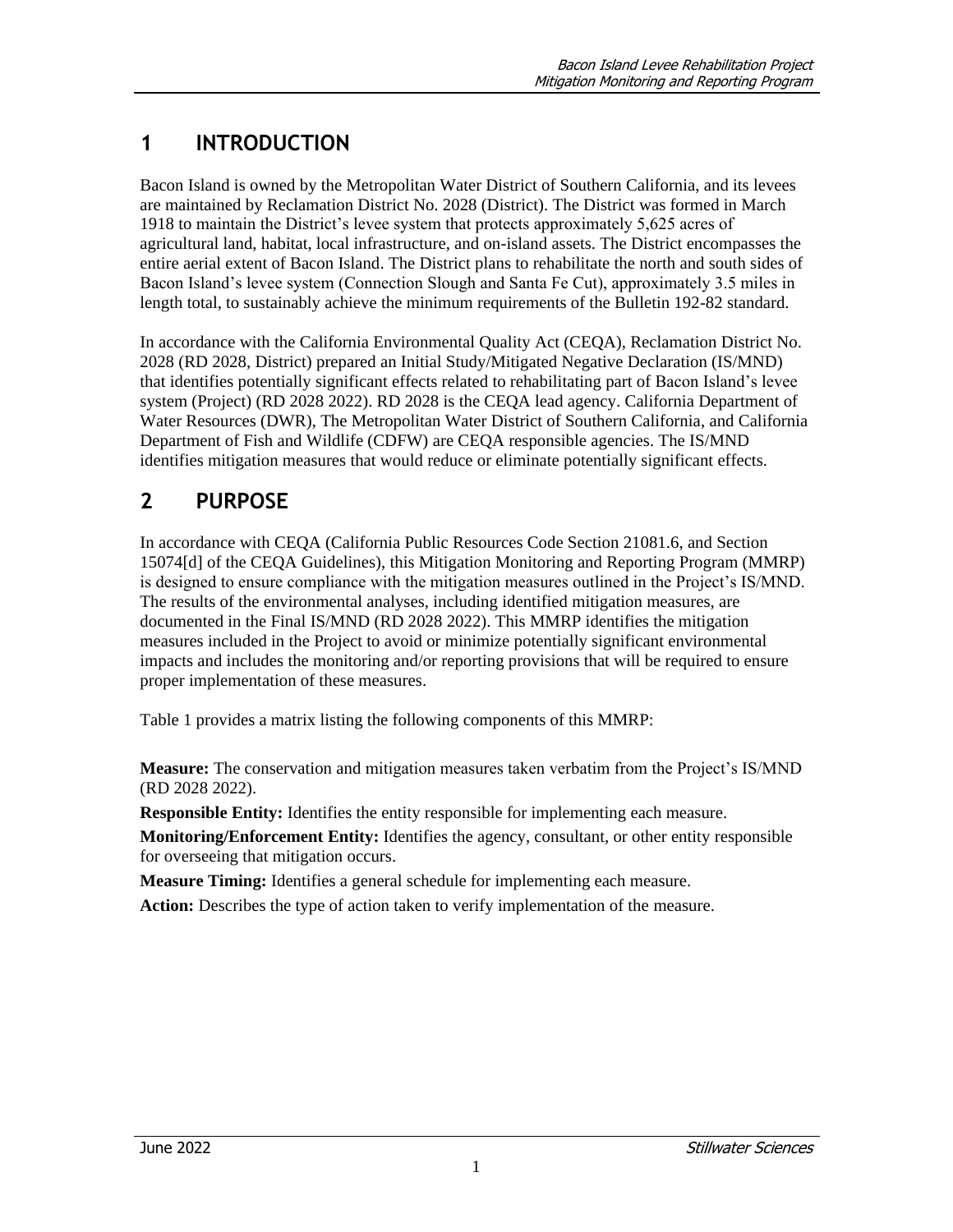Bacon Island Levee Rehabilitation Project Mitigation Monitoring and Reporting Program

**Table 1.** Conservation and Mitigation Monitoring and Reporting Program for the Bacon Island Levee Rehabilitation Project.

| Monitoring/<br><b>Enforcement Entity</b> | <b>Measure Timing</b>                       | <b>Action</b>                                                                                                                                         |  |  |
|------------------------------------------|---------------------------------------------|-------------------------------------------------------------------------------------------------------------------------------------------------------|--|--|
|                                          |                                             |                                                                                                                                                       |  |  |
| <b>VAPCD</b>                             | Prior to and ongoing during<br>construction | Implement all identified<br>measures and BMPs to<br>minimize emissions during<br>construction. Summarize and<br>report equipment usage to<br>SJVAPCD. |  |  |
| WQCB                                     | Ongoing during construction                 | Implement all identified BMPs<br>such that potential<br>contaminants are isolated from<br>waterways to the extent<br>practicable and feasible         |  |  |

| <b>Measure</b>     |                                                                                                                                                                                                                                                                | <b>Responsible Entity</b>                              | Monitoring/<br><b>Enforcement Entity</b> | <b>Measure Timing</b>                       |
|--------------------|----------------------------------------------------------------------------------------------------------------------------------------------------------------------------------------------------------------------------------------------------------------|--------------------------------------------------------|------------------------------------------|---------------------------------------------|
|                    | <b>Conservation Measures</b>                                                                                                                                                                                                                                   |                                                        |                                          |                                             |
| <b>Air Quality</b> |                                                                                                                                                                                                                                                                |                                                        |                                          |                                             |
|                    | AIR-1: Air Quality Protection. The following are measures to prevent, control, and minimize emissions during Project construction:                                                                                                                             |                                                        |                                          |                                             |
| a)                 | All construction vehicles will be model year 2010 or newer.                                                                                                                                                                                                    |                                                        |                                          |                                             |
| b)                 | All construction equipment will be properly tuned and maintained prior to and for the duration of on-site operation.                                                                                                                                           |                                                        |                                          |                                             |
| C)                 | Diesel-powered construction equipment idling time will be limited to less than five minutes.                                                                                                                                                                   |                                                        |                                          |                                             |
| d)                 | A traffic plan will be developed to minimize traffic flow interference from construction activities.                                                                                                                                                           |                                                        |                                          |                                             |
| e)                 | An operational water truck will be available at all times. Water will be applied as needed to control dust and to prevent visible<br>emissions violations and off-site dust impacts.                                                                           | District and Primary<br><b>Construction Contractor</b> | <b>SJVAPCD</b>                           | Prior to and ongoing during<br>construction |
| f                  | On-site dirt piles or stockpiled materials will be covered, and water or soil stabilizers will be employed to reduce wind-blown dust<br>emissions.                                                                                                             |                                                        |                                          |                                             |
| $\mathbf{g}$       | Traffic speeds on all unpaved surfaces will be reduced to 20 miles per hour or less. Appropriate training, enforcement, and signage<br>will be provided.                                                                                                       |                                                        |                                          |                                             |
|                    | Ground cover will be re-established in the Project Area as soon as possible after construction.                                                                                                                                                                |                                                        |                                          |                                             |
|                    | <b>Hazards and Hazardous Materials</b>                                                                                                                                                                                                                         |                                                        |                                          |                                             |
|                    | HAZ-1: Hazardous Material Storage and Handling. Prior to Project construction, a SWPPP will be developed that will include, but not be<br>limited to, the following list of BMPs to avoid and minimize potential effects from hazards and hazardous materials: |                                                        |                                          |                                             |
| a)                 | No potentially hazardous materials will be stored in a location where there is potential to enter any waterway and/or contaminate<br>aquatic resources.                                                                                                        |                                                        |                                          |                                             |
| b)                 | All construction materials with the potential to pollute runoff will be handled with care and stored under cover and/or surrounded by<br>berms during wet weather or when rain is forecast.                                                                    |                                                        |                                          |                                             |
| C)                 | An effort will be made to store only the amount of a potentially hazardous product necessary to complete the job.                                                                                                                                              |                                                        |                                          |                                             |
| d)                 | Materials, fuels, liquids and lubricants, and equipment supplies stored on site will be stored in a neat, orderly manner, in their<br>appropriate containers, with the original manufacturer's label, and, if possible, in an enclosure.                       | Primary Construction                                   | <b>RWQCB</b>                             | Ongoing during construction                 |
| e)                 | Any hazardous materials will be stored and labeled according to local, state, and federal regulations.                                                                                                                                                         | Contractor                                             |                                          |                                             |
| f)                 | If drums must be stored without overhead cover, they will be stored at a slight angle to reduce corrosion and ponding of rainwater on<br>the lids.                                                                                                             |                                                        |                                          |                                             |
| g)                 | Substances will not be mixed with one another unless recommended by the manufacturer.                                                                                                                                                                          |                                                        |                                          |                                             |
| h)                 | Manufacturer's recommendations for proper use and disposal of a product will be followed.                                                                                                                                                                      |                                                        |                                          |                                             |
| $\mathbf{i}$       | Whenever possible, all of a product will be used before disposal of its container.                                                                                                                                                                             |                                                        |                                          |                                             |
|                    | If surplus product must be disposed of, the manufacturer's or the local and state recommended methods for proper disposal will be<br>followed.                                                                                                                 |                                                        |                                          |                                             |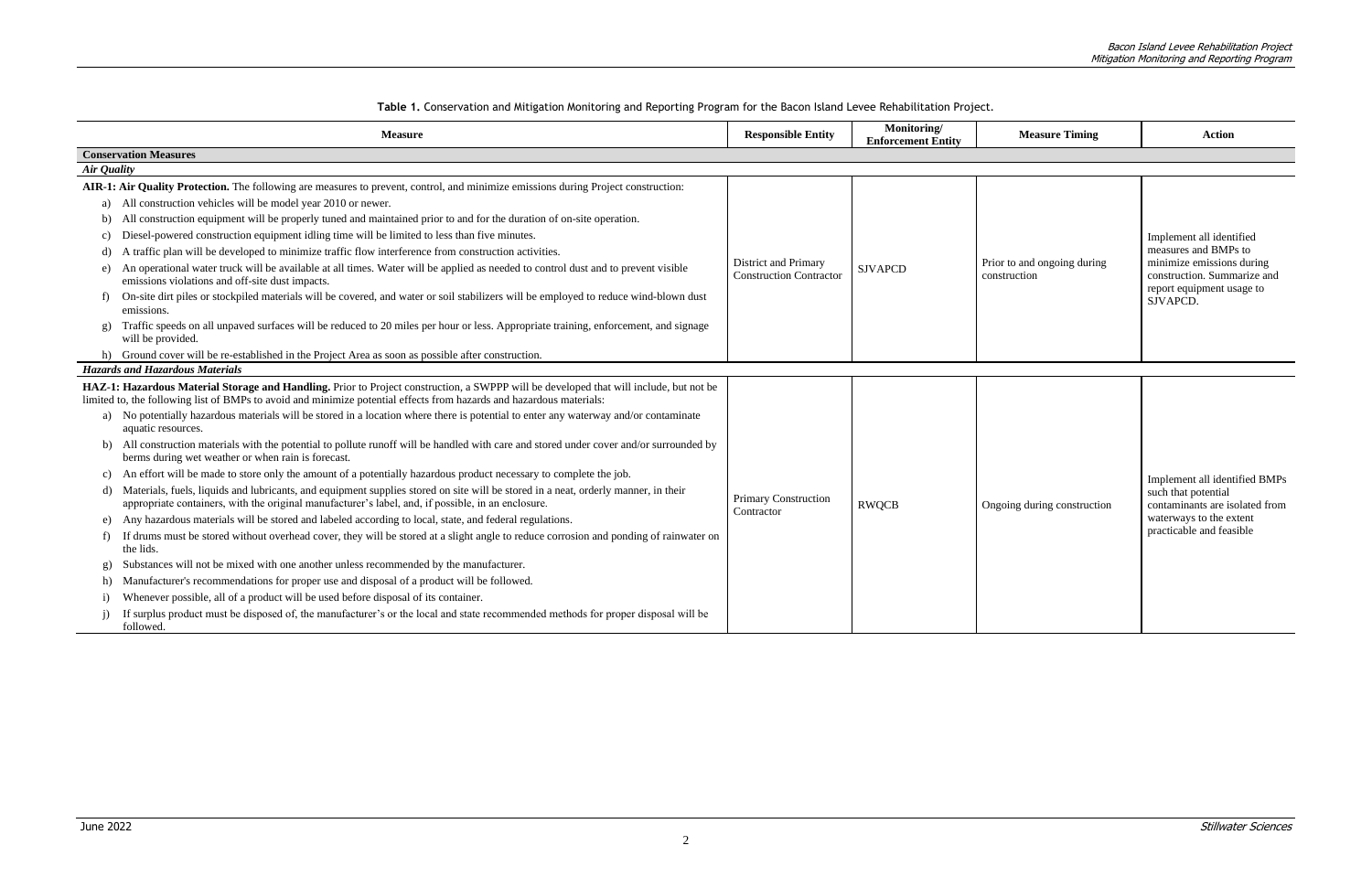| <b>Measure</b>                                                                                                                                                                                                                                                                                                                                                                                                                                                                                                                                                                                  | <b>Responsible Entity</b>                 | Monitoring/<br><b>Enforcement Entity</b> | <b>Measure Timing</b>       | <b>Action</b>                                                                                                                                 |
|-------------------------------------------------------------------------------------------------------------------------------------------------------------------------------------------------------------------------------------------------------------------------------------------------------------------------------------------------------------------------------------------------------------------------------------------------------------------------------------------------------------------------------------------------------------------------------------------------|-------------------------------------------|------------------------------------------|-----------------------------|-----------------------------------------------------------------------------------------------------------------------------------------------|
| HAZ-2 Hazardous Spill Prevention and Response. The SWPPP developed for the Project will include, but not be limited to, the following<br>measures to prevent, control, and minimize impacts from a spill of a hazardous, toxic, or petroleum substance during construction:                                                                                                                                                                                                                                                                                                                     |                                           |                                          |                             |                                                                                                                                               |
| a) Minor spills are those that can be controlled by onsite personnel. The following actions will occur upon discovery of a minor spill:                                                                                                                                                                                                                                                                                                                                                                                                                                                         |                                           |                                          |                             |                                                                                                                                               |
| The spread of the spill will be contained.                                                                                                                                                                                                                                                                                                                                                                                                                                                                                                                                                      |                                           |                                          |                             |                                                                                                                                               |
| If the spill occurs on impermeable surfaces, such as any temporary surfaces installed for pollution prevention during<br>construction, it will be cleaned up using "dry" methods (i.e., absorbent materials, cat litter, and/or rags).                                                                                                                                                                                                                                                                                                                                                          |                                           |                                          |                             |                                                                                                                                               |
| If the spill occurs in permeable substrate areas, it will be immediately contained by constructing an earthen dike. The<br>contaminated soil will be excavated and properly disposed of.                                                                                                                                                                                                                                                                                                                                                                                                        |                                           |                                          |                             |                                                                                                                                               |
| If the spill occurs during rain, the impacted area will be covered to avoid runoff, and appropriate clean-up steps will be<br>taken after precipitation has ceased.                                                                                                                                                                                                                                                                                                                                                                                                                             |                                           |                                          |                             |                                                                                                                                               |
| All steps taken to report and contain a spill will be recorded.<br>$\mathcal{L}_{\rm{max}}$                                                                                                                                                                                                                                                                                                                                                                                                                                                                                                     |                                           |                                          |                             |                                                                                                                                               |
| b) Onsite personnel should not attempt to control major spills until the appropriate and qualified emergency response staff has arrived<br>at the site. Failure to report major spills can result in significant fines and penalties.                                                                                                                                                                                                                                                                                                                                                           |                                           |                                          |                             |                                                                                                                                               |
| If a major spill occurs, the Governor's Office of Emergency Services Warning Center will be notified at (800) 852-7550 in<br>л.<br>addition to local authorities.                                                                                                                                                                                                                                                                                                                                                                                                                               |                                           |                                          |                             |                                                                                                                                               |
| For spills of federal reportable quantities, the National Response Center will also be notified at (800) 424-8802. The federal<br>reportable spill quantity for petroleum products is any oil spill that (1) violates applicable water quality standards, (2)<br>causes a film or sheen upon or discoloration of the water surface or adjoining shoreline, or (3) causes a sludge or emulsion<br>to be deposited beneath the surface of the water or adjoining shorelines.                                                                                                                      |                                           |                                          |                             |                                                                                                                                               |
| • A written report will be sent to all notified authorities.                                                                                                                                                                                                                                                                                                                                                                                                                                                                                                                                    |                                           |                                          |                             |                                                                                                                                               |
| Diesel fuel, oil, gasoline, and lubricants are considered petroleum products. These materials will be handled carefully to minimize<br>c)<br>their exposure to storm water. The risks in using petroleum products will be reduced by following these steps:<br>Waste oil and other petroleum products will not be discharged into the ground or other water bodies.<br>Petroleum products will be stored in tightly sealed containers that are clearly labeled, in a covered area, within prefabricated<br>spill containment devices, earthen berms, or similar secondary containment features. | <b>Primary Construction</b><br>Contractor | <b>RWQCB</b>                             | Ongoing during construction | Implement all identified BMPs<br>such that potential<br>contaminants are isolated from<br>waterways to the extent<br>practicable and feasible |
| On-site vehicles will be monitored for fluid leaks and receive regular preventative maintenance to reduce the chance of<br>. .<br>leakage (e.g., check for and fix fuel oil leaks in construction vehicles on a regular basis).                                                                                                                                                                                                                                                                                                                                                                 |                                           |                                          |                             |                                                                                                                                               |
| Bulk storage tanks having a capacity of more than 55 gallons will be provided with a secondary containment measure.<br>л.<br>Containment can be provided by a prefabricated temporary containment mat, a temporary earthen berm, or other measure.                                                                                                                                                                                                                                                                                                                                              |                                           |                                          |                             |                                                                                                                                               |
| Bulk fuel or lubricating oil dispensers will have a valve that must be held open to allow the flow of fuel into construction<br>vehicles. During fueling operations, the contractor will have personnel present to detect and contain spills.                                                                                                                                                                                                                                                                                                                                                   |                                           |                                          |                             |                                                                                                                                               |
| d) The following additional spill control and cleanup practices will be followed:                                                                                                                                                                                                                                                                                                                                                                                                                                                                                                               |                                           |                                          |                             |                                                                                                                                               |
| Spills will be contained and cleaned up immediately after discovery.                                                                                                                                                                                                                                                                                                                                                                                                                                                                                                                            |                                           |                                          |                             |                                                                                                                                               |
| Manufacturer's methods for spill cleanup of a material will be followed as described on the material safety data sheets<br>(MSDS) (kept with product containers).                                                                                                                                                                                                                                                                                                                                                                                                                               |                                           |                                          |                             |                                                                                                                                               |
| Materials and equipment needed for cleanup procedures will be kept readily available onsite, either at an equipment storage<br>$\mathbf{r}$<br>facility or on the contractor's trucks. Equipment to be kept onsite will include, but not be limited to, brooms, dust pans,<br>shovels, granular absorbents, sand, sawdust, absorbent pads and booms, plastic and metal trash containers, gloves, and<br>goggles.                                                                                                                                                                                |                                           |                                          |                             |                                                                                                                                               |
| On-site personnel will be made aware of cleanup procedures, the location of spill cleanup equipment, and proper disposal<br>л.<br>procedures.                                                                                                                                                                                                                                                                                                                                                                                                                                                   |                                           |                                          |                             |                                                                                                                                               |
| Toxic, hazardous, or petroleum product spills required to be reported by regulations will be documented and a record of the<br>spills will be kept with Project documents.                                                                                                                                                                                                                                                                                                                                                                                                                      |                                           |                                          |                             |                                                                                                                                               |
| If a spill occurs that is reportable to the federal, state, or local agencies, the contractor is responsible for making and<br>recording the reports.                                                                                                                                                                                                                                                                                                                                                                                                                                           |                                           |                                          |                             |                                                                                                                                               |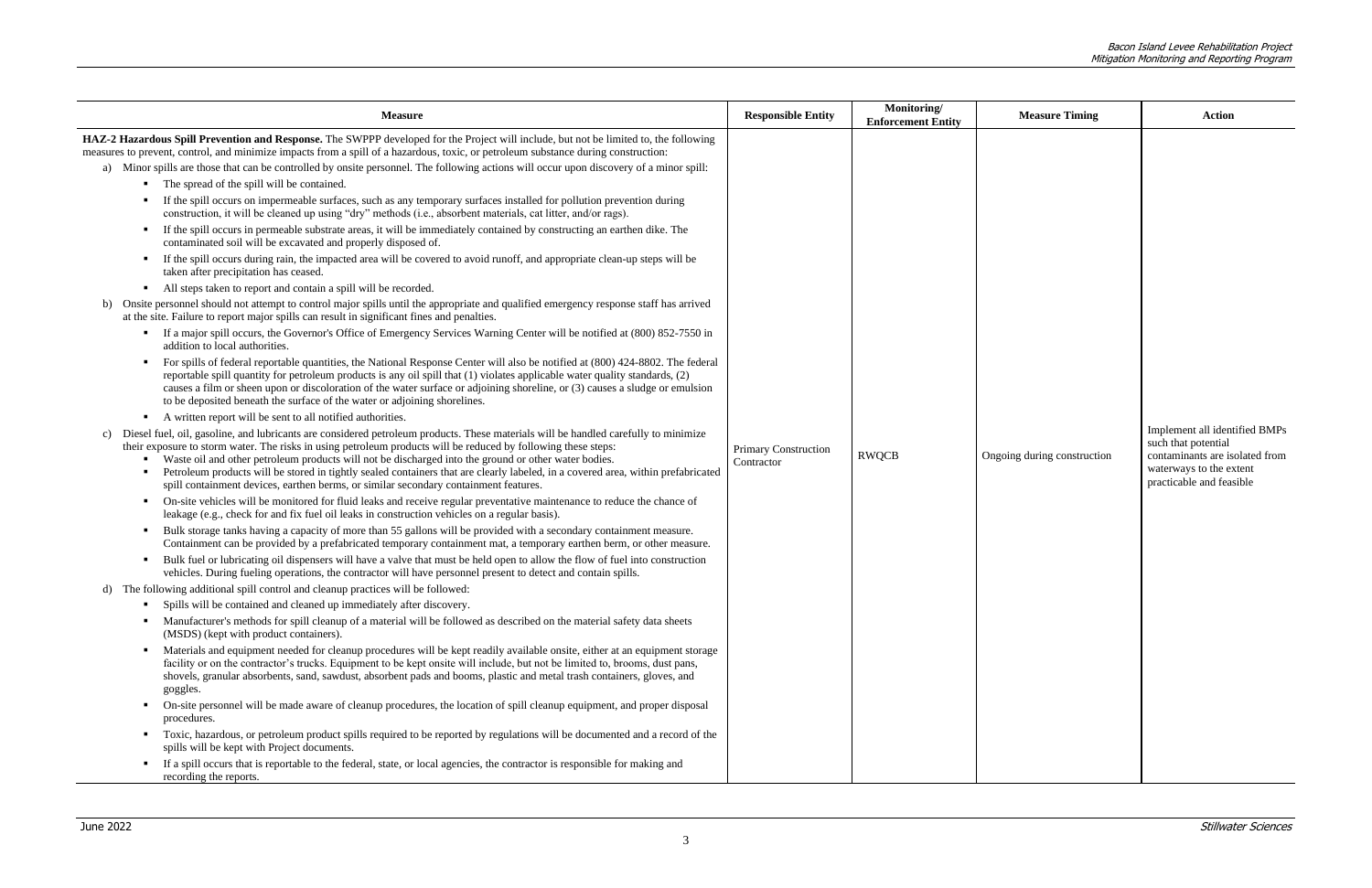|          | <b>Measure</b>                                                                                                                                                                                                                                                                                                                                                                                                                                                                                                                                                               | <b>Responsible Entity</b>                    | Monitoring/<br><b>Enforcement Entity</b>  | <b>Measure Timing</b>                                                              | <b>Action</b>                                                                                                                                                |
|----------|------------------------------------------------------------------------------------------------------------------------------------------------------------------------------------------------------------------------------------------------------------------------------------------------------------------------------------------------------------------------------------------------------------------------------------------------------------------------------------------------------------------------------------------------------------------------------|----------------------------------------------|-------------------------------------------|------------------------------------------------------------------------------------|--------------------------------------------------------------------------------------------------------------------------------------------------------------|
| b)       | <b>HAZ-3: Fire Prevention.</b><br>The following are measures to reduce the potential for fire:<br>a) Smoking will be permitted only in designated smoking areas.<br>Every fuel truck will carry a large fire extinguisher with a minimum rating of 40 B:C, and all flammable materials will be removed<br>from equipment parking and storage areas.                                                                                                                                                                                                                          | <b>Primary Construction</b><br>Contractor    | <b>Primary Construction</b><br>Contractor | Ongoing during construction                                                        | Implement all identified BMPs<br>such that potential for fire is<br>reduced                                                                                  |
|          | <b>Hydrology and Water Quality</b>                                                                                                                                                                                                                                                                                                                                                                                                                                                                                                                                           |                                              |                                           |                                                                                    |                                                                                                                                                              |
|          | HYD-1: Erosion Control. The SWPPP developed for the Project will include, but not be limited to, the following BMPs to avoid and<br>minimize potential impacts on waters from erosion:                                                                                                                                                                                                                                                                                                                                                                                       |                                              |                                           |                                                                                    |                                                                                                                                                              |
| a)       | Construction will occur only during dry periods.                                                                                                                                                                                                                                                                                                                                                                                                                                                                                                                             |                                              |                                           |                                                                                    |                                                                                                                                                              |
| b)<br>c) | Prior to storm events, all construction activities shall cease, and appropriate erosion control measures will be implemented.<br>Soil, silt, or other organic materials will not be placed, stockpiled, or stored where such materials could pass into surface water or<br>surface water drainage courses during unexpected rain events.                                                                                                                                                                                                                                     | <b>Primary Construction</b><br>Contractor    | <b>RWQCB</b>                              | Ongoing during construction                                                        | Implement all identified BMPs<br>such that potential impacts on<br>waters from erosion are<br>avoided or minimized to the<br>extent practicable and feasible |
| d)       | All areas disturbed by Project activities will be protected from washout or erosion prior to the onset of the rainy season.                                                                                                                                                                                                                                                                                                                                                                                                                                                  |                                              |                                           |                                                                                    |                                                                                                                                                              |
| e)       | All temporarily affected areas will be restored to pre-construction contours and conditions upon completion of construction<br>activities.                                                                                                                                                                                                                                                                                                                                                                                                                                   |                                              |                                           |                                                                                    |                                                                                                                                                              |
|          | Prior to initiation of any waterside work, erosion control measures will be utilized throughout all phases of operation where silt<br>and/or earthen fill threaten to enter waters of the U.S. and/or state.                                                                                                                                                                                                                                                                                                                                                                 |                                              |                                           |                                                                                    |                                                                                                                                                              |
|          | <b>Mitigation Measures</b>                                                                                                                                                                                                                                                                                                                                                                                                                                                                                                                                                   |                                              |                                           |                                                                                    |                                                                                                                                                              |
|          | <b>Biological Resources</b>                                                                                                                                                                                                                                                                                                                                                                                                                                                                                                                                                  |                                              |                                           |                                                                                    |                                                                                                                                                              |
| a)       | BIO-1: Rare Plants. The following measures will ensure that adverse effects on special-status plants are avoided or minimized:<br>Surveys for special-status plants will be conducted in accordance with the Guidelines for Conducting and Reporting Botanical<br>Inventories for Federally Listed, Proposed and Candidate Plants (USFWS 2000) and Protocols for Surveying and Evaluating Impacts<br>to Special Status Native Plant Populations and Natural Communities (CDFW 2018) and will be comprehensive for vascular plants.                                           |                                              |                                           |                                                                                    |                                                                                                                                                              |
|          | b) Areas with special-status plants will be flagged or otherwise marked (e.g., staked, fenced) for avoidance prior to construction,<br>including the incorporation of a clearly marked 10-ft buffer, and all employees will be notified of the plant locations. If work must be<br>conducted within the 10-ft buffer area, CDFW will be consulted to determine appropriate methods to avoid impacts to rare plants.                                                                                                                                                          | <b>District and Biological</b><br>Contractor | <b>CDFW</b>                               | Prior to any site disturbance and<br>ongoing during construction, if<br>applicable | Pre-construction plant surveys<br>conducted in accordance with<br>mitigation requirements                                                                    |
|          | If avoidance is not possible, the need for mitigation shall be determined on a case-by-case basis in consultation with CDFW, prior to<br>construction. For impacts that are determined by CDFW to be potentially significant, mitigation shall be provided in a manner and at<br>a location that is acceptable to CDFW. If impacts are mitigated at a location other than a mitigation bank, the new plantings shall be<br>documented using a California Natural Diversity Database (CNDDB) form and completed forms shall be submitted to CNDDB<br>following establishment. |                                              |                                           |                                                                                    |                                                                                                                                                              |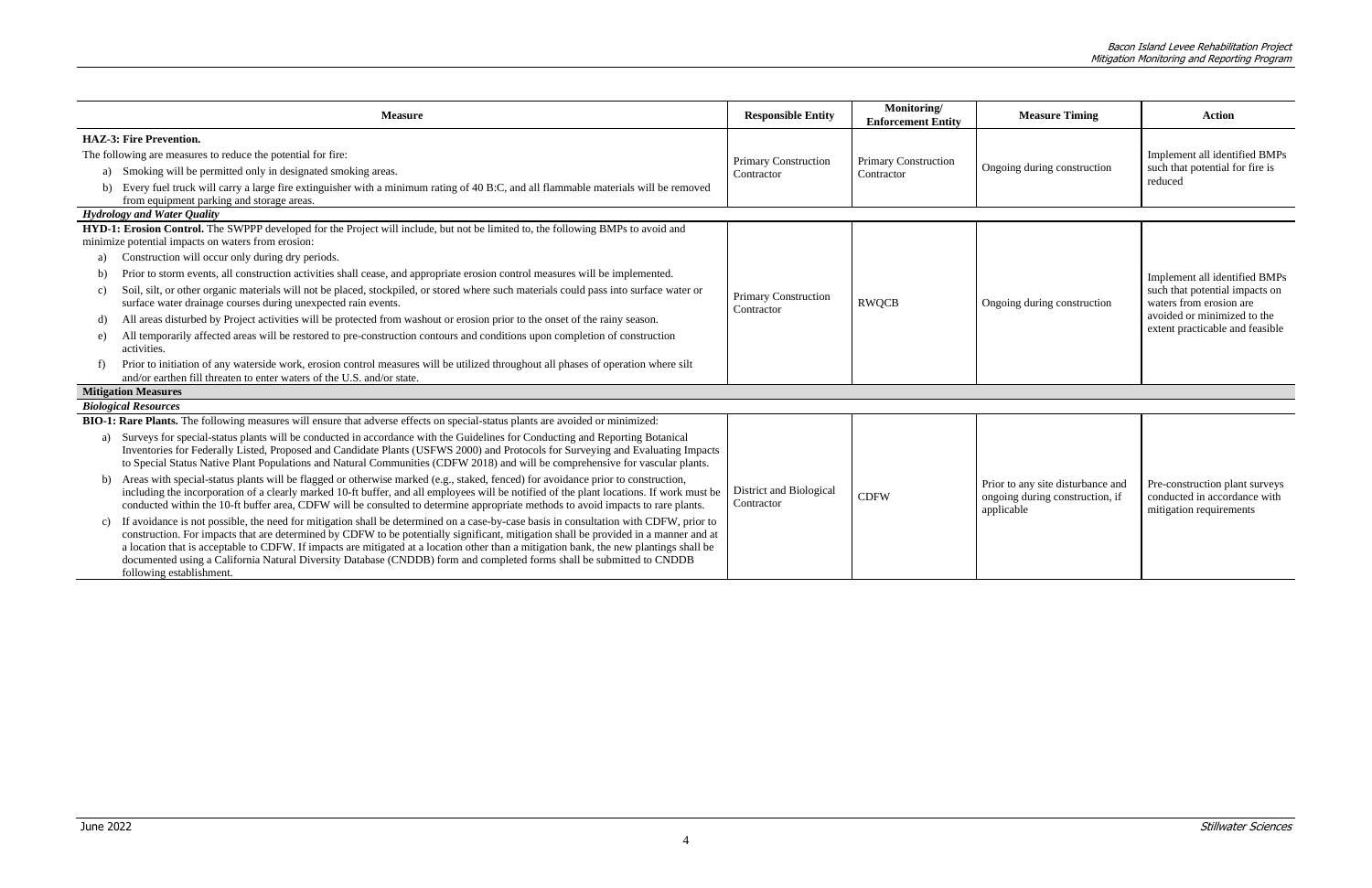|                       | <b>Measure</b>                                                                                                                                                                                                                                                                                                                                                                                                                                                                                                                                                                                                                                                                                                                                                                                                                                                                                                                                                                                                                                                                                                                                                                                                                                                                                                                                                                                                                                                                                                                                                                                                                                                                                                                                                                                                                                                                                                                                                                                                                                                                                                                                                                                                                                                                                                                                                                                                                                                                                                                                                                                                                                                                                                                                                                                                                                                                                                                                                                                                                                                                                                                                                                                                                                                                                                                                   | <b>Responsible Entity</b>             | Monitoring/<br><b>Enforcement Entity</b> | <b>Measure Timing</b>                                                                                                             | Action                                                                                                            |  |
|-----------------------|--------------------------------------------------------------------------------------------------------------------------------------------------------------------------------------------------------------------------------------------------------------------------------------------------------------------------------------------------------------------------------------------------------------------------------------------------------------------------------------------------------------------------------------------------------------------------------------------------------------------------------------------------------------------------------------------------------------------------------------------------------------------------------------------------------------------------------------------------------------------------------------------------------------------------------------------------------------------------------------------------------------------------------------------------------------------------------------------------------------------------------------------------------------------------------------------------------------------------------------------------------------------------------------------------------------------------------------------------------------------------------------------------------------------------------------------------------------------------------------------------------------------------------------------------------------------------------------------------------------------------------------------------------------------------------------------------------------------------------------------------------------------------------------------------------------------------------------------------------------------------------------------------------------------------------------------------------------------------------------------------------------------------------------------------------------------------------------------------------------------------------------------------------------------------------------------------------------------------------------------------------------------------------------------------------------------------------------------------------------------------------------------------------------------------------------------------------------------------------------------------------------------------------------------------------------------------------------------------------------------------------------------------------------------------------------------------------------------------------------------------------------------------------------------------------------------------------------------------------------------------------------------------------------------------------------------------------------------------------------------------------------------------------------------------------------------------------------------------------------------------------------------------------------------------------------------------------------------------------------------------------------------------------------------------------------------------------------------------|---------------------------------------|------------------------------------------|-----------------------------------------------------------------------------------------------------------------------------------|-------------------------------------------------------------------------------------------------------------------|--|
| Project construction. | BIO-2: Worker Environmental Awareness Training. All contractors and equipment operators will be provided Worker Environmental<br>Awareness Training to educate them on the environmental resources of the Project Area, including the potential for special-status species to<br>be present, and the required protection measures (including all the biological avoidance and minimization measures outlined in the<br>Conservation Measures section [Section 1.5] of this IS/MND). Training will include information about the federal and California Endangered<br>Species Acts (ESA and CESA, respectively), and the consequences of noncompliance with these acts. Workers will be informed about the<br>presence, life history, and habitat requirements of all special-status species that may be affected in the Project Area. Training also will include<br>information on state and federal laws protecting water resources and migratory birds as well as their nests and eggs. This training will be<br>conducted prior to construction for each year of Project implementation and will be provided to any new staff/contractors added during                                                                                                                                                                                                                                                                                                                                                                                                                                                                                                                                                                                                                                                                                                                                                                                                                                                                                                                                                                                                                                                                                                                                                                                                                                                                                                                                                                                                                                                                                                                                                                                                                                                                                                                                                                                                                                                                                                                                                                                                                                                                                                                                                                                        | District and Biological<br>Contractor | <b>CDFW</b>                              | Prior to construction for each<br>year of Project implementation,<br>and for any new staff or<br>contractors added during Project | Conduct training with sign-in<br>sheets for all construction<br>crewmembers and equipment<br>operators            |  |
|                       | BIO-3: Northwestern Pond Turtle. A survey for northwestern pond turtles (Actinemys marmorata) and any active pond turtle nests (during<br>the nesting and emergence of hatchling season, April 1 through November 30) will be conducted in suitable habitat located within a 100-ft<br>buffer of the Project Area by a qualified biologist within seven days prior to onset of staging or construction activities. If a northwestern pond<br>turtle nest is found, a 100-ft no-disturbance buffer zone will be established around the nest using flagging, fencing, and/or signage as<br>appropriate. No construction activities will occur within the buffer zone until a qualified biologist has determined that the nest not in use. If a<br>northwestern pond turtle is observed at any time before or during construction, it will be left alone to move out of the area on its own.                                                                                                                                                                                                                                                                                                                                                                                                                                                                                                                                                                                                                                                                                                                                                                                                                                                                                                                                                                                                                                                                                                                                                                                                                                                                                                                                                                                                                                                                                                                                                                                                                                                                                                                                                                                                                                                                                                                                                                                                                                                                                                                                                                                                                                                                                                                                                                                                                                                        | District and Biological<br>Contractor | <b>CDFW</b>                              | Prior to any site disturbance and<br>ongoing during construction, if<br>applicable                                                | Conduct northwestern pond<br>turtle surveys and ensure<br>avoidance in accordance with<br>mitigation requirements |  |
| c)                    | BIO-4: Giant Garter Snake. The following measures will be implemented to minimize effects on giant garter snakes (Thamnophis gigas) or<br>their habitat. They are based on the U.S. Fish and Wildlife Service's (USFWS) Standard Avoidance and Minimization Measures During<br>Construction Activities in Giant Garter Snake Habitat, from Programmatic Formal Consultation for U.S. Army Corps of Engineers 404<br>Permitted Projects with Relatively Small Effects on the Giant Garter Snake within Butte, Colusa, Glenn, Fresno, Merced, Sacramento, San<br>Joaquin, Solano, Stanislaus, Sutter and Yolo Counties, California (USFWS 1997).<br>a) If a snake is encountered during construction, activities shall cease until appropriate corrective measures have been completed or it<br>has been determined that the snake will not be harmed. Any sightings and/or any incidental take will be reported to CDFW and<br>USFWS.<br>Construction activity within giant garter snake habitat (e.g., aquatic habitat and upland habitat within 200 ft of aquatic margins) will<br>be conducted between May 1 and October 1. This is the active period for the snake; direct mortality is lessened because snakes are<br>expected to actively move and avoid danger. Initiation of construction activities within 200 ft of the banks of snake aquatic habitat<br>will be avoided during the snake's inactive season (October 2 through April 30). With permission from relevant agencies (i.e.,<br>USFWS and CDFW), ground-disturbing activities that were initiated prior to October 1 may continue into the snake's inactive<br>season.<br>Any irrigation or drainage ditches and borrow sites that will be disturbed or removed will be dewatered prior to the initiation of<br>construction activities. Any dewatered habitat should remain dry for at least 15 consecutive days after April 15 and prior to<br>excavating or filling of the dewatered habitat.<br>d) All Project areas will be surveyed for giant garter snake by a qualified biologist, 24 hours prior to the start of construction activities,<br>and again if there is a lapse in construction activity of two weeks or more.<br>e) The Project will prohibit use of erosion control materials potentially harmful to giant garter snake and other species, such as mono-<br>filament netting (erosion control matting) or similar material, in potential giant garter snake habitat. Tightly woven fiber netting or<br>similar material will be used for erosion control to ensure that giant garter snakes do not get trapped and become entangled.<br>During construction operations, the number of access routes, number and size of staging areas, and the total area of the proposed<br>Project activity will be limited to the minimum necessary.<br>Routes and boundaries will be clearly demarcated. Movement of heavy equipment to and from the Project site will be restricted to<br>established roadways to minimize habitat disturbance. Project-related vehicles will observe a 20-mile-per-hour speed limit within the<br>construction areas, except for county roads and on state and federal highways.<br>h) Confine all Project-related parking, storage areas, laydown sites, equipment storage, and any other surface-disturbing activities to the | District and Biological<br>Contractor | CDFW, USFWS                              | Prior to any site disturbance and<br>ongoing during construction                                                                  | Giant garter snake surveys and<br>avoidance measures conducted<br>in accordance with mitigation<br>requirements   |  |
|                       | Project Area using, to the extent possible, previously disturbed areas.                                                                                                                                                                                                                                                                                                                                                                                                                                                                                                                                                                                                                                                                                                                                                                                                                                                                                                                                                                                                                                                                                                                                                                                                                                                                                                                                                                                                                                                                                                                                                                                                                                                                                                                                                                                                                                                                                                                                                                                                                                                                                                                                                                                                                                                                                                                                                                                                                                                                                                                                                                                                                                                                                                                                                                                                                                                                                                                                                                                                                                                                                                                                                                                                                                                                          |                                       |                                          |                                                                                                                                   |                                                                                                                   |  |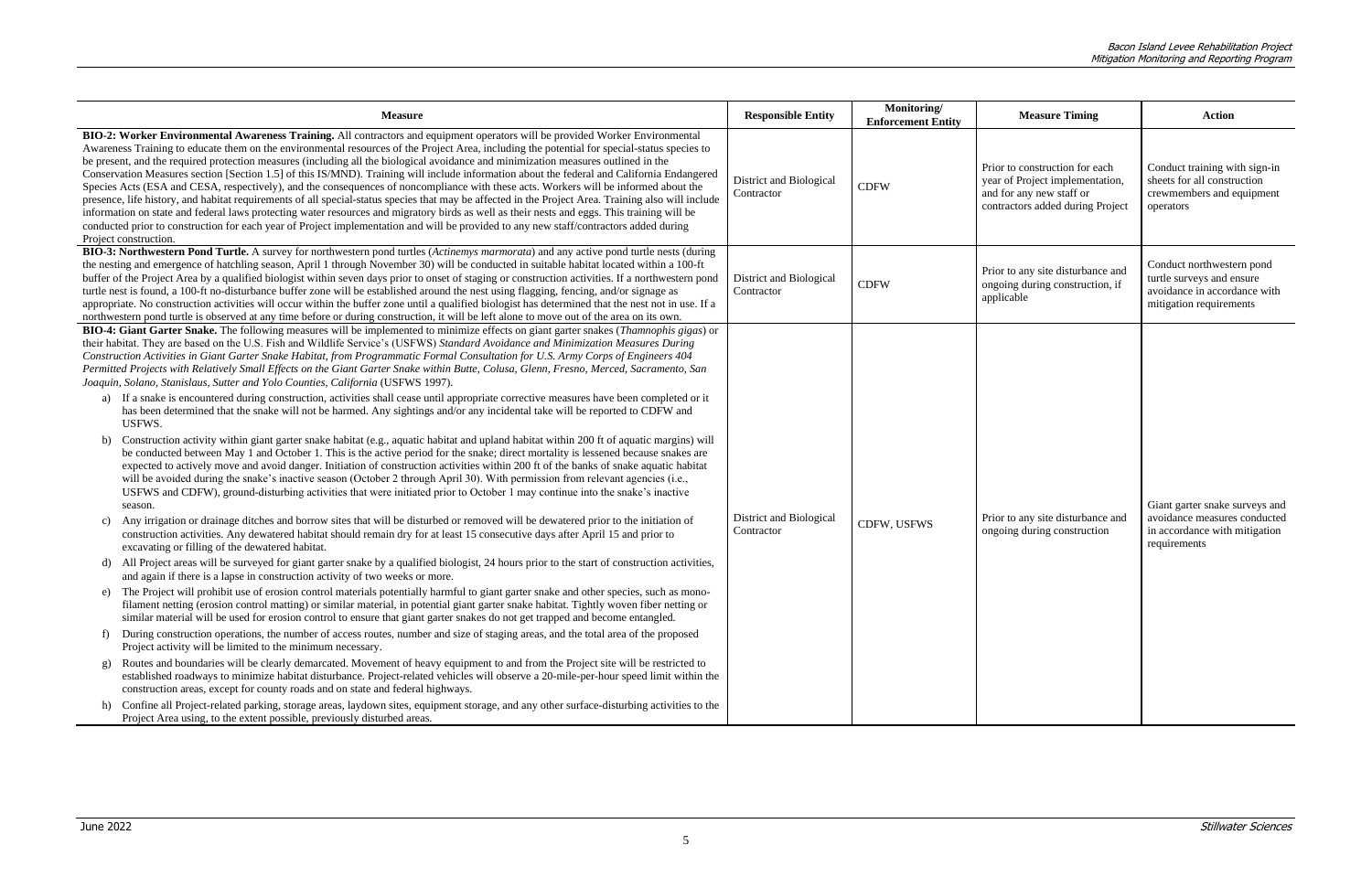| <b>Measure</b>                                                                                                                                                                                                                                                                                                                                                                                                                                                                                                                                                                                                                                                                                                                                                                                                                                                                                                                                                                                                                                                                                                                                                                                                         | <b>Responsible Entity</b>             | Monitoring/<br><b>Enforcement Entity</b> | <b>Measure Timing</b>                                                              | <b>Action</b>                                                                                            |  |
|------------------------------------------------------------------------------------------------------------------------------------------------------------------------------------------------------------------------------------------------------------------------------------------------------------------------------------------------------------------------------------------------------------------------------------------------------------------------------------------------------------------------------------------------------------------------------------------------------------------------------------------------------------------------------------------------------------------------------------------------------------------------------------------------------------------------------------------------------------------------------------------------------------------------------------------------------------------------------------------------------------------------------------------------------------------------------------------------------------------------------------------------------------------------------------------------------------------------|---------------------------------------|------------------------------------------|------------------------------------------------------------------------------------|----------------------------------------------------------------------------------------------------------|--|
| BIO-5: Breeding Birds and Raptors. For Project activities conducted during the bird breeding season (February 1–August 15), a pre-<br>construction nest survey will be conducted. Surveys will include ground nesting birds and raptors (e.g., northern harriers and short-eared<br>owls), as well as suitable trees, shrubs, buildings, etc., within 500 ft of the Project Area. Species-specific surveys will be conducted as<br>described below in measures BIO-7 through BIO-8. If active nests (nests containing eggs or young) are identified, a no-disturbance buffer<br>zone will be established around the nest using flagging, fencing, and/or signage as appropriate. No construction activities will occur within<br>the buffer zone until a qualified biologist has determined that the young have fledged or that construction activities within the buffer zone are<br>not disturbing the nesting birds. The width of the buffer zone will be determined by a qualified biologist in coordination with CDFW;<br>recommended buffers are 500 ft for raptors and 100 ft for other birds. If the project is delayed longer than 2 weeks during breeding season, an<br>additional survey will be necessary. | District and Biological<br>Contractor | <b>CDFW</b>                              | Prior to any site disturbance and<br>ongoing during construction, if<br>applicable | Conduct nesting bird surveys<br>and monitoring in accordance<br>with mitigation requirements             |  |
| BIO-6. Swainson's Hawk. The following measures will be implemented between March 1 and August 15 to minimize effects on Swainson's<br>hawk (Buteo swainsoni) and other protected raptors:                                                                                                                                                                                                                                                                                                                                                                                                                                                                                                                                                                                                                                                                                                                                                                                                                                                                                                                                                                                                                              |                                       |                                          |                                                                                    |                                                                                                          |  |
| In order to avoid take (Fish and Game Code Section 86) of protected raptors (Fish and Game Code Section 3503.5), a pre-<br>a)<br>construction raptor nest survey will be conducted within a quarter mile (1,320 ft) of the Project site, and within 15 days prior to the<br>beginning of construction activities by a CDFW-approved biologist in order to identify active nests in the Project vicinity. The<br>results of the survey will be submitted to the District and CDFW.                                                                                                                                                                                                                                                                                                                                                                                                                                                                                                                                                                                                                                                                                                                                      |                                       |                                          |                                                                                    |                                                                                                          |  |
| b) If active nests are found, a quarter-mile initial temporary nest disturbance buffer will be established. If Project-related activities<br>within the temporary nest disturbance buffer are determined to be necessary during the nesting season, then an on-site<br>biologist/monitor experienced with raptor behavior will be retained to monitor the nest, and will, along with the project proponent,<br>consult with CDFW to determine the best course of action necessary to avoid nest abandonment or take of individuals.                                                                                                                                                                                                                                                                                                                                                                                                                                                                                                                                                                                                                                                                                    | District and Biological<br>Contractor | <b>CDFW</b>                              | Prior to any site disturbance and<br>ongoing during construction, if<br>applicable | Conduct raptor nest surveys<br>and monitoring in accordance<br>with mitigation requirements              |  |
| Work may be only allowed to proceed within the temporary nest disturbance buffer if raptors are not exhibiting agitated behavior<br>C)<br>such as defensive flights at intruders, getting up from a brooding position, or flying off the nest, and only with the agreement of<br>CDFW. Based on the behavior observed, the buffer may be reduced if the birds are tolerant of construction activities. The designated<br>on-site biologist/monitor shall be on site daily while construction-related activities are taking place within the quarter-mile buffer and<br>shall have the authority to stop work if raptors are exhibiting agitated behavior.                                                                                                                                                                                                                                                                                                                                                                                                                                                                                                                                                              |                                       |                                          |                                                                                    |                                                                                                          |  |
| d) If the project is delayed longer than 2 weeks during breeding season, an additional survey will be necessary.                                                                                                                                                                                                                                                                                                                                                                                                                                                                                                                                                                                                                                                                                                                                                                                                                                                                                                                                                                                                                                                                                                       |                                       |                                          |                                                                                    |                                                                                                          |  |
| BIO-7. California Black Rail. The following measures will be implemented to avoid or minimize effects on California black rail (Laterallus<br><i>jamaicensis coturniculus</i> ):                                                                                                                                                                                                                                                                                                                                                                                                                                                                                                                                                                                                                                                                                                                                                                                                                                                                                                                                                                                                                                       |                                       |                                          |                                                                                    |                                                                                                          |  |
| a) If black rail nests are identified during the pre-construction nesting bird surveys, a 700-ft no-work buffer will be established around<br>active nests. No Project-related activities will be allowed to occur within this buffer until young have fledged or the species is no<br>longer attempting to nest. The buffer can be removed prior to the end of their breeding season (July 31) if a qualified biologist<br>determines that all young have fledged or the nest did not end up being occupied.                                                                                                                                                                                                                                                                                                                                                                                                                                                                                                                                                                                                                                                                                                          | District and Biological<br>Contractor | <b>CDFW</b>                              | Prior to any site disturbance and<br>ongoing during construction, if<br>applicable | Conduct California black rail<br>surveys and monitoring in<br>accordance with mitigation<br>requirements |  |
| b) If the 700-ft no-disturbance buffer cannot be avoided, construction will be postponed in that area until after the breeding season or as<br>approved by USFWS and CDFW.                                                                                                                                                                                                                                                                                                                                                                                                                                                                                                                                                                                                                                                                                                                                                                                                                                                                                                                                                                                                                                             |                                       |                                          |                                                                                    |                                                                                                          |  |
| BIO-8: Western Burrowing Owl. Western burrowing owl (Athene cunicularia) may be present in the work area. Avoidance of take of<br>individual burrowing owls, their nests, and eggs is currently mandated under Fish and Game Code Sections 86, 3503, 3503.5 and 3513.<br>CDFW recommends the District follow the 2012 Staff Report on Burrowing Owl Mitigation to reduce the chance of adversely impacting<br>burrowing owls if they are thought to be present at the site. Occupied habitat includes areas burrowing owls may use for breeding/nesting<br>(February 1 to August 31), wintering (September 1 to January 31), foraging, and/or migration stopovers. Occupancy of suitable burrowing<br>owl habitat can typically be verified by an observation of at least one burrowing owl, or alternatively, its molted feathers, cast pellets, prey<br>remains, eggshell fragments, or excrement, and/or loose soil near the burrow entrance.                                                                                                                                                                                                                                                                       | District and Biological<br>Contractor | <b>CDFW</b>                              | Prior to any site disturbance and<br>ongoing during construction, if<br>applicable | Conduct burrowing owl<br>surveys and monitoring in<br>accordance with mitigation<br>requirements         |  |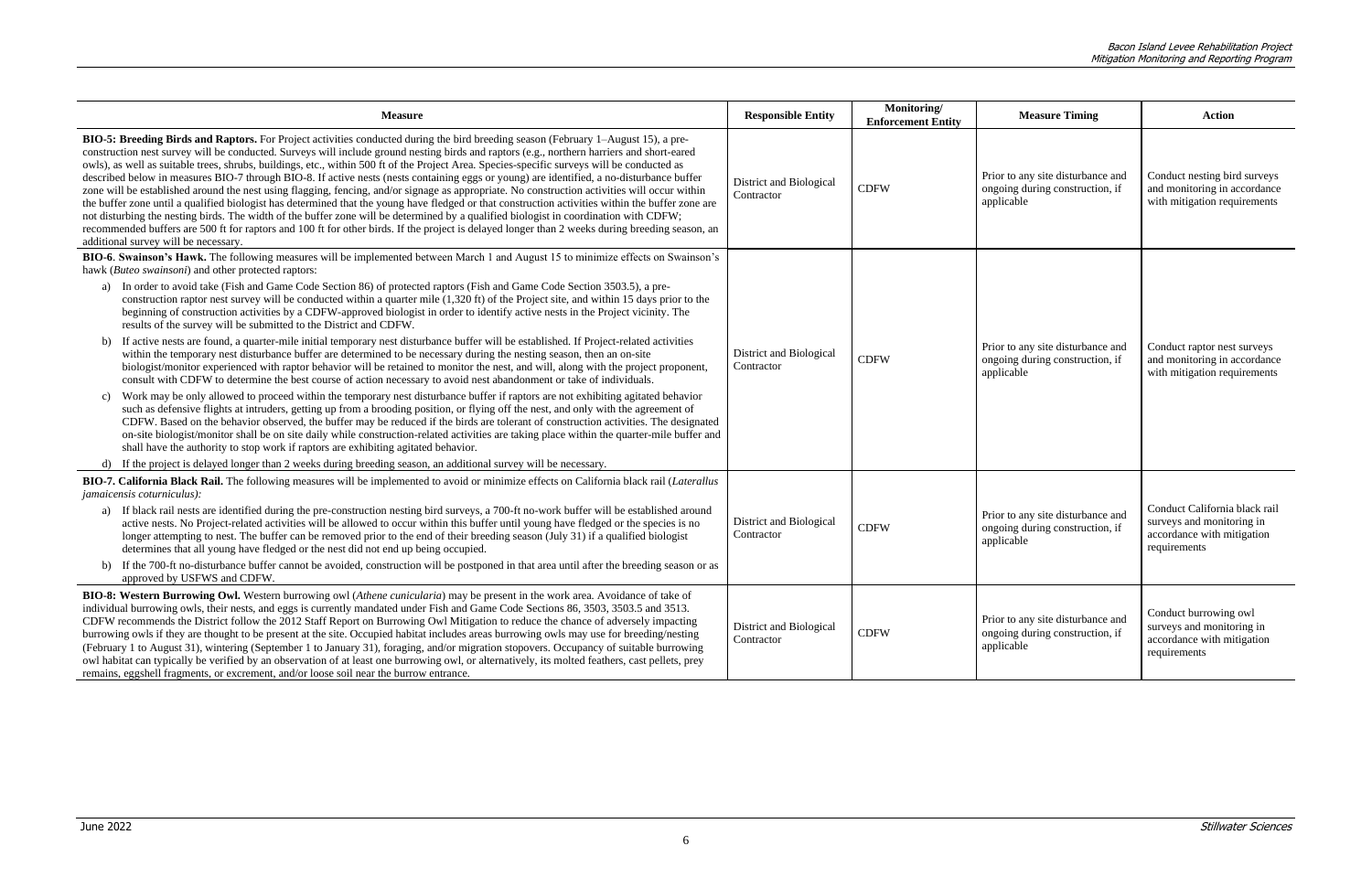| <b>Measure</b>                                                                                                                                                                                                                                                                                                                                                                                                                                                                                                                                                                                                                                                                                                                                                                                                                                                                                                                                                                                                                                                                                                                                                                                                                                                                                                                                                                                                                                                                                                                                                                                                                                                                                                                                                                                                                                                                                                                                                                                                                                                                                                                                                                                                                                                                                                                                                                                                                                                                                                                                                                                                                                                                                                                                                                                                                                                  | <b>Responsible Entity</b>                  | Monitoring/<br><b>Enforcement Entity</b> | <b>Measure Timing</b>                                                                                                          | <b>Action</b>                                                                                          |
|-----------------------------------------------------------------------------------------------------------------------------------------------------------------------------------------------------------------------------------------------------------------------------------------------------------------------------------------------------------------------------------------------------------------------------------------------------------------------------------------------------------------------------------------------------------------------------------------------------------------------------------------------------------------------------------------------------------------------------------------------------------------------------------------------------------------------------------------------------------------------------------------------------------------------------------------------------------------------------------------------------------------------------------------------------------------------------------------------------------------------------------------------------------------------------------------------------------------------------------------------------------------------------------------------------------------------------------------------------------------------------------------------------------------------------------------------------------------------------------------------------------------------------------------------------------------------------------------------------------------------------------------------------------------------------------------------------------------------------------------------------------------------------------------------------------------------------------------------------------------------------------------------------------------------------------------------------------------------------------------------------------------------------------------------------------------------------------------------------------------------------------------------------------------------------------------------------------------------------------------------------------------------------------------------------------------------------------------------------------------------------------------------------------------------------------------------------------------------------------------------------------------------------------------------------------------------------------------------------------------------------------------------------------------------------------------------------------------------------------------------------------------------------------------------------------------------------------------------------------------|--------------------------------------------|------------------------------------------|--------------------------------------------------------------------------------------------------------------------------------|--------------------------------------------------------------------------------------------------------|
| BIO-9: Delta Levees Program Identified Habitat. Impacts on freshwater marsh, scrub-shrub, and riparian forest habitats due to levee<br>rehabilitation and maintenance on Bacon Island have been pre-mitigated under the Fish and Wildlife Habitat Mitigation Agreement by and<br>Between Reclamation District 2041 and the California Department of Fish and Game (CDFG 1993). This mitigation agreement, between<br>CDFW and Reclamation District No. 2041 (Medford Island), provides mitigation lands on Medford Island for past and future long-term<br>losses of freshwater marsh, scrub-shrub, and riparian forest habitats resulting from levee maintenance and rehabilitation on specified Delta<br>islands. Reclamation District No. 2028 (Bacon Island) is one of the islands covered by this agreement. The District is only pre-mitigated for<br>impacts to the waterside levee and to 150 ft landward of the levee centerline. Any impacts to habitat beyond 150 ft will require mitigation.<br>Shaded riverine aquatic habitat and special-status plant species are not pre-mitigated. If any impacts to habitat not covered by the Mitigation<br>Agreement do occur, they will be mitigated in a manner and location acceptable to CDFW.                                                                                                                                                                                                                                                                                                                                                                                                                                                                                                                                                                                                                                                                                                                                                                                                                                                                                                                                                                                                                                                                                                                                                                                                                                                                                                                                                                                                                                                                                                                                                                                                          | District                                   | <b>CDFW</b>                              | If unmitigated impacts occur                                                                                                   | If necessary, mitigate impacts<br>in a manner and location<br>acceptable to CDFW                       |
| <b>Cultural Resources</b>                                                                                                                                                                                                                                                                                                                                                                                                                                                                                                                                                                                                                                                                                                                                                                                                                                                                                                                                                                                                                                                                                                                                                                                                                                                                                                                                                                                                                                                                                                                                                                                                                                                                                                                                                                                                                                                                                                                                                                                                                                                                                                                                                                                                                                                                                                                                                                                                                                                                                                                                                                                                                                                                                                                                                                                                                                       |                                            |                                          |                                                                                                                                |                                                                                                        |
| CUL-1: Cultural and Tribal Cultural Resources. The following measures will be implemented during the Project to avoid and minimize<br>potential effects on cultural and tribal cultural resources:<br>a) Information about the potential for cultural resources in the Project Area and the measures in place to protect them will be provided<br>to all contractors and equipment operators. Training will include information about the federal and state laws protecting cultural<br>resources, identification of potential cultural resources, and procedures to follow (e.g., protective buffers, personnel to contact) in the<br>event of an inadvertent find. This training will be conducted prior to construction for each year of Project implementation and will be<br>provided to any new staff/contractors added during the Project.<br>During Project activities near the Bacon Island Ditch Network (Ditch Network [NIC-2021-Bacon-02]) a 15-ft avoidance buffer will<br>$\mathbf{b}$<br>be established around the resource and no ground disturbing activities will occur within the avoidance area.<br>c) If a cultural resource is inadvertently discovered during Project activities, work must be halted within 30 ft of the find and a qualified<br>archaeologist notified immediately so that an assessment of its potential significance can be undertaken. Construction activities may<br>continue in other areas but may not resume in the area of the find until the District provides written permission. If the discovery<br>proves to be significant, additional work, such as data recovery excavation, may be warranted and would be discussed in consultation<br>with the District, affiliated tribal organizations, and any other relevant regulatory agencies or invested parties, as appropriate.<br>State of California Health and Safety Code Section 7050.5 covers the discoveries of human remains (including those outside of<br>formal cemeteries), except on federal lands. This code section states that no further disturbance may occur, and Project activities in<br>the immediate area will halt, until the County Coroner has made a determination of origin and disposition of the remains pursuant to<br>PRC Section 5097.98. If human remains are found during Project activities, the County Coroner must be notified of the find<br>immediately upon discovery. If the human remains are determined to be of Native American origin, the Coroner will notify the<br>Native American Heritage Commission (NAHC), which will determine and notify a Most Likely Descendent (MLD). The MLD<br>must complete an inspection of the site within 48 hours of notification and may recommend scientific removal and nondestructive<br>analysis of human remains and items associated with Native American burials. | <b>District and Cultural</b><br>Contractor | NAHC, SHPO                               | Prior to construction for each<br>year of Project implementation,<br>and for any new staff/contractors<br>added during Project | Conduct training with sign-in<br>sheets for all construction<br>crewmembers and equipment<br>operators |

BMP – Best Management Practice

CDFW – California Department of Fish and Wildlife (formerly CDFG) CDFG – California Department of Fish and Game CESA – California Endangered Species Act District – Reclamation District No. 2028 ESA – Endangered Species Act MLD – Most Likely Descendant

MSDS – Material Safety Datasheet NAHC – Native American Heritage Commission RWQCB – Regional Water Quality Control Board SHPO – State Historic Preservation Officer SJVAPCD– San Joaquin Valley Air Pollution Control District USFWS – U.S. Fish and Wildlife Service